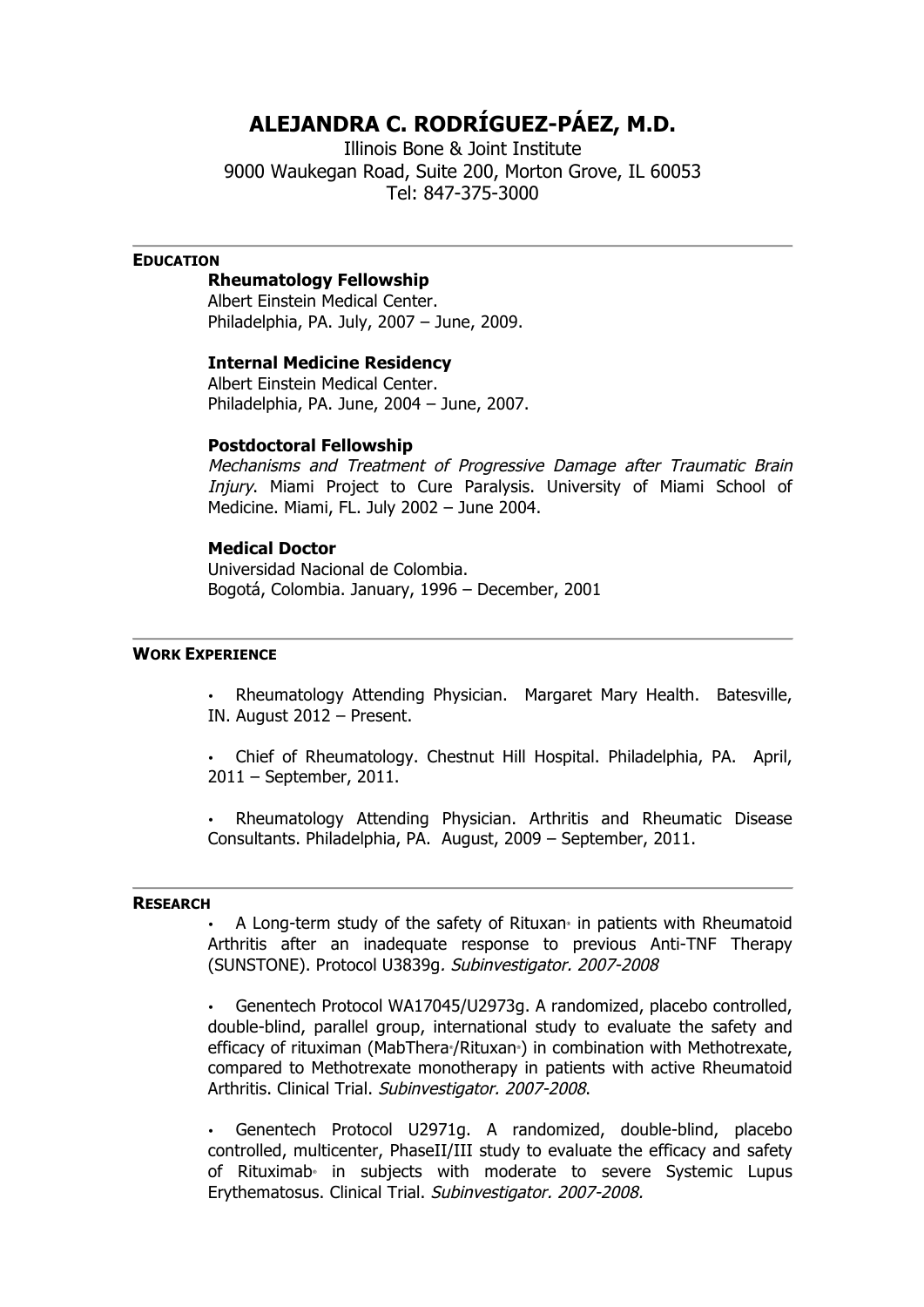• Genentech-Idec Protocol; 102-21/WA7531. An open-label study of the efficacy and safety of re-treatments with Rituximan® (MabThera®/Rituximab®) in patients with active Rheumatoid Arthritis who have had an inadecuate response to anti-TNF $\alpha$  therapies. Clinical Trial. Open label extension. Subinvestigator 2007-2008.

• A phase I, randomized, double-blind, placebo-controlled, escalating single and multiple-dose study of the safety, tolerability and pharmacokinetics of rhuMAb IFNalpha in adults with active Systemic Lupus Erythematosus. Protocol IFN3958g. Subinvestigator 2007-2008.

#### **PUBLICATIONS**

• **Rodríguez-Páez AC**, Seetharaman M, Brent LH. Cryoglobulin crystal arthropathy in a patient with multiple myeloma. Journal of Clinical Rheumatology. 2009 Aug;15(5):238-40.

• Bramlett HM, Furones-Alonso O, Lotocki G, **Rodríguez-Páez AC**, Sanchez J, Keane RW. Sex differences in XIAP cleavage after traumatic brain injury in the rat. Neuroscience Letters. 2009 Sep 11;461(1):49-53.

• **Rodríguez-Páez AC,** Brunschwig JP, Bramlett HM. Light and Electron Microscopic Assessment of Progressive Atrophy following Moderate Traumatic Brain Injury in the Rat. Acta Neuropathologica. 2005 Jun;109(6):603-16.

• **Rodríguez-Páez AC**, Brunschwig JP, Frydel B, Alonso O, Dietrich WD, Bramlett HM. Analysis of white matter structures following moderate traumatic brain injury in rats. Abstract. Journal of Neurotrauma 2003;20:1001.

# **POSTER PRESENTATIONS**

• **Rodríguez-Páez AC,** Titermary S, Pritchard C, Brent LH. Septic Arthritis: A 20-Year Review of Cases in Two Teaching Hospitals.ACR/ARHP Annual Scientific Meeting 2009. Philadelphia, PA, October 18, 2009. Designated as "Notable Poster" (Ranked in the top 15% among over 3000 abstracts).

• **Rodríguez-Páez AC,** Brent LH. Epidemiological factors associated with admission to an urban medical center of patients with a primary diagnosis of acute gouty arthritis. Annual European Congress of Rheumatology EULAR 2009. Copenhagen, Denmark. June 13, 2009.

• Britto C**, Rodríguez-Páez AC,** Scott E, Goldstein, M. An unusual case of spinal cord compression due to granulocytic sarcoma. The Pennsylvania Chapter of the American College of Physicians. Third place in poster competition. Philadelphia, Pennsylvania. October 25, 2005.

• Scott E, **Rodríguez-Páez** AC, Britto C, Goldstein M. A complicated peripartum course heralding warning against future pregnancies**.** The Pennsylvania Chapter of the American College of Physicians. Philadelphia, Pennsylvania. October 25, 2005.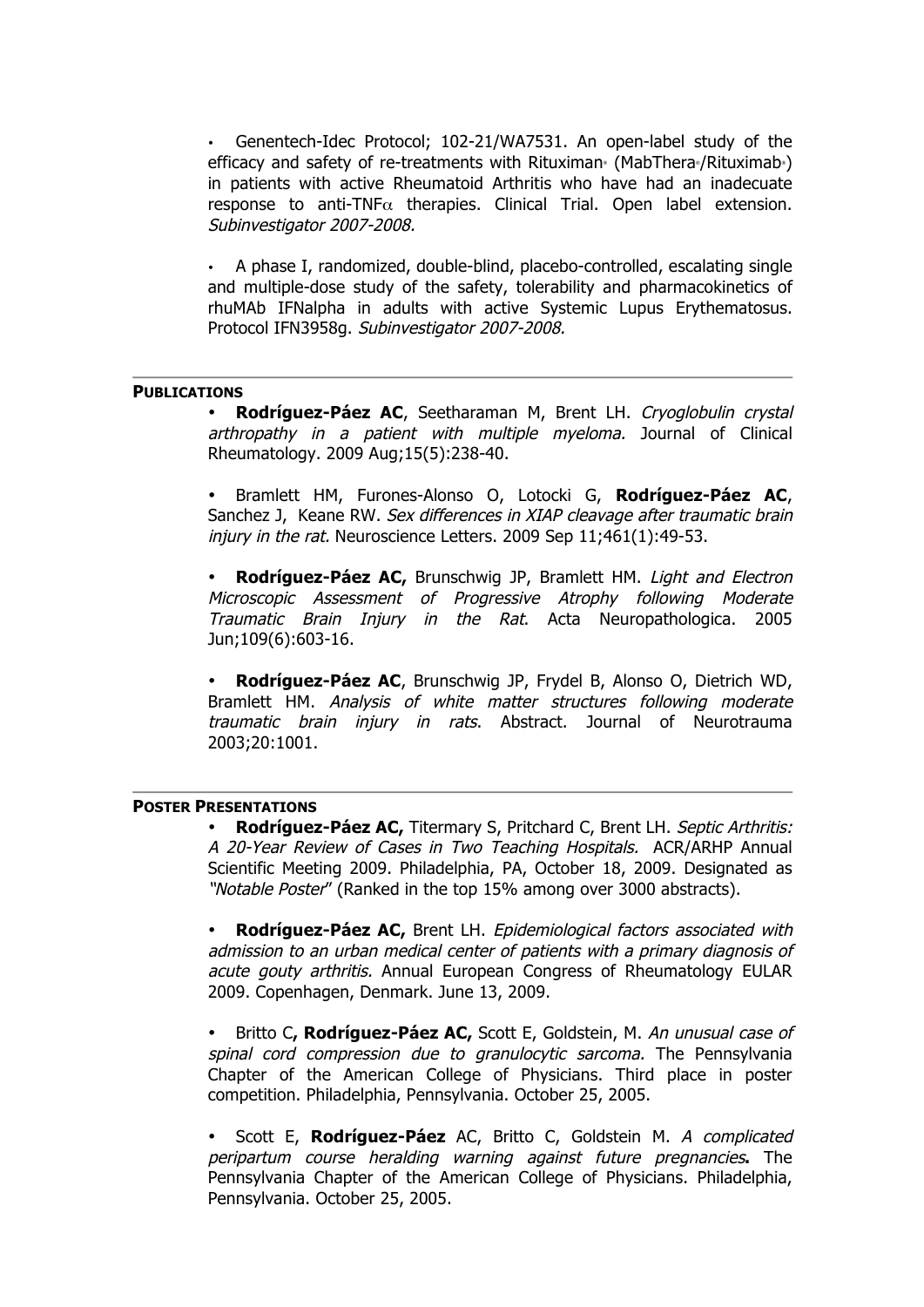• **Rodríguez-Paez AC,** Brunschwig JP, Frydel B, Alonso O, Dietrich WD, Bramlett HM. Analysis of white matter structures following moderate traumatic brain injury in rats. The  $21<sup>st</sup>$  Annual National Neurotrauma Society Symposium. Biloxi, Mississippi, November 6 – 7, 2003.

• Bramlett HM, Alonso OF, Lotocki G, **Rodriguez-Paez AC,** Dietrich WD, Keane RW. Estrogen regulation of XIAP processing following traumatic brain injury in the rat. The First Joint Symposium of the National and International Neurotrauma Societies (The 20<sup>th</sup> Annual National Neurotrauma Society Symposium and the Sixth International Neurotrauma Symposium). Tampa, Florida, October 27 – November 1, 2002.

# **CERTIFICATES**

Board Certified in Rheumatology. October 8, 2009

Board Certified in Internal Medicine. August 14, 2007

Clinical Research Training CITI (Collaborative Institutional Training Initiative)  $\checkmark$  Human Research Basic Course; July 2007

 $\checkmark$  Good Clinical Practice; June 2008

ECFMG Certificate. June 17, 2002.

Microsurgical Procedures and Techniques University of Miami School Medicine, Department of Neurological Surgery. September 9, 2002.

# **LECTURES**

Update in Rheumatoid Arthritis. Chestnut Hill Hospital. Medical Grand Rounds. Philadelphia, PA. November 8, 2010.

#### **LICENSURE**

Illinois Medical License – Active

Indiana Medical License – Active

Colombian Medical License – Active

## **PROFESSIONAL AND SCIENTIFIC SOCIETIES**

Member of American College of Rheumatology (2007 – Present)

Member of American Medical Association (2007- Present)

Member of American College of Physicians (2007 – Present)